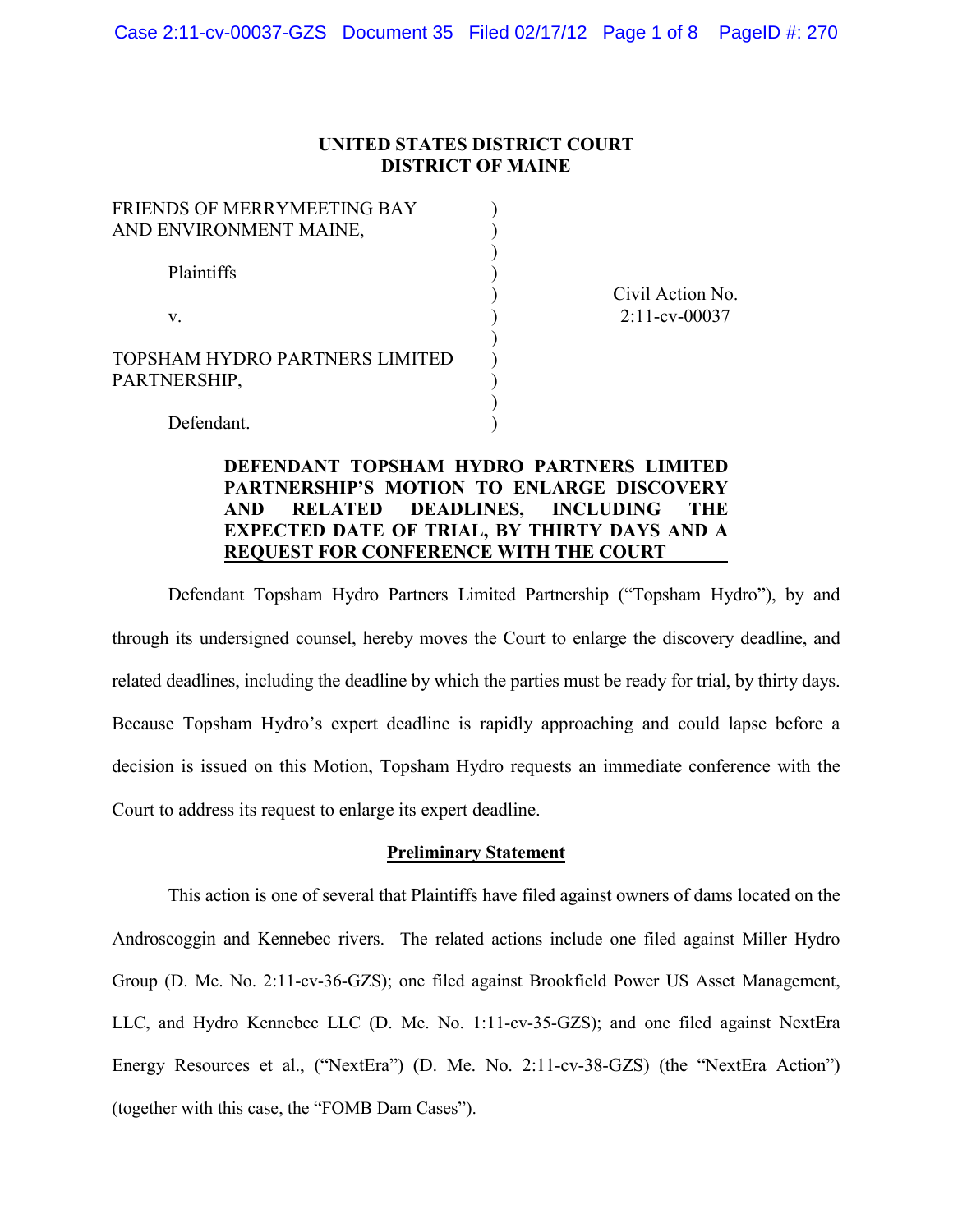Topsham Hydro submits this Motion in response to a similar motion filed by NextEra in the NextEra Action ("NextEra's Motion") For the reasons outlined in NextEra's Motion, and the additional reasons outlined below, Topsham Hydro consents to NextEra's request to enlarge pretrial deadlines, and seeks a similar extension of pre-trial deadlines in this matter.<sup>1</sup> In addition, Topsham Hydro seeks to enlarge its deadline to designate experts to March 2, 2012, and to extend expected date for trial to August 2, 2012.

### **Argument**

Topsham Hydro requests that the Court set the following pre-trial deadlines and expected date for trial:

| Defendant to designate experts:                                    | March 2, 2012         |
|--------------------------------------------------------------------|-----------------------|
| Discovery and Local Rule 44 deadline:                              | April 27, 2012        |
| Plaintiffs to make settlement demand:                              | March 14, 2012        |
| Defendant to respond in writing to<br>settlement demand:           | March 28, 2012        |
| Filing of notice of intent to file Motion<br>for Summary Judgment: | May 4, 2012           |
| Filing of dispositive motions and<br>Daubert/Kumho motions:        | May 18, 2012          |
| Expected date of trial:                                            | <b>August 2, 2012</b> |

Plaintiffs have consented to enlarging Topsham Hydro's deadline to designate experts to February 28, 2012. Due to vacation schedules, counsel needs a modest enlargement of three days in excess of that consented-to enlargement of time. Plaintiffs have otherwise objected to Topsham Hydro's request to enlarge deadlines. As discussed below, enlarging the remaining pre-trial

 <sup>1</sup> After NextEra filed its Motion, the Clerk contacted undersigned counsel and requested that Topsham Hydro file a motion or brief in this action if it consented to NextEra's proposed pre-trial schedule revisions so that the Court could issue an Order in this action upon reaching a decision on NextEra's Motion. Topsham Hydro assumes this meets the Rule 26(b) requirement that a prior judicial approval be obtained before the filing of any written discovery motion.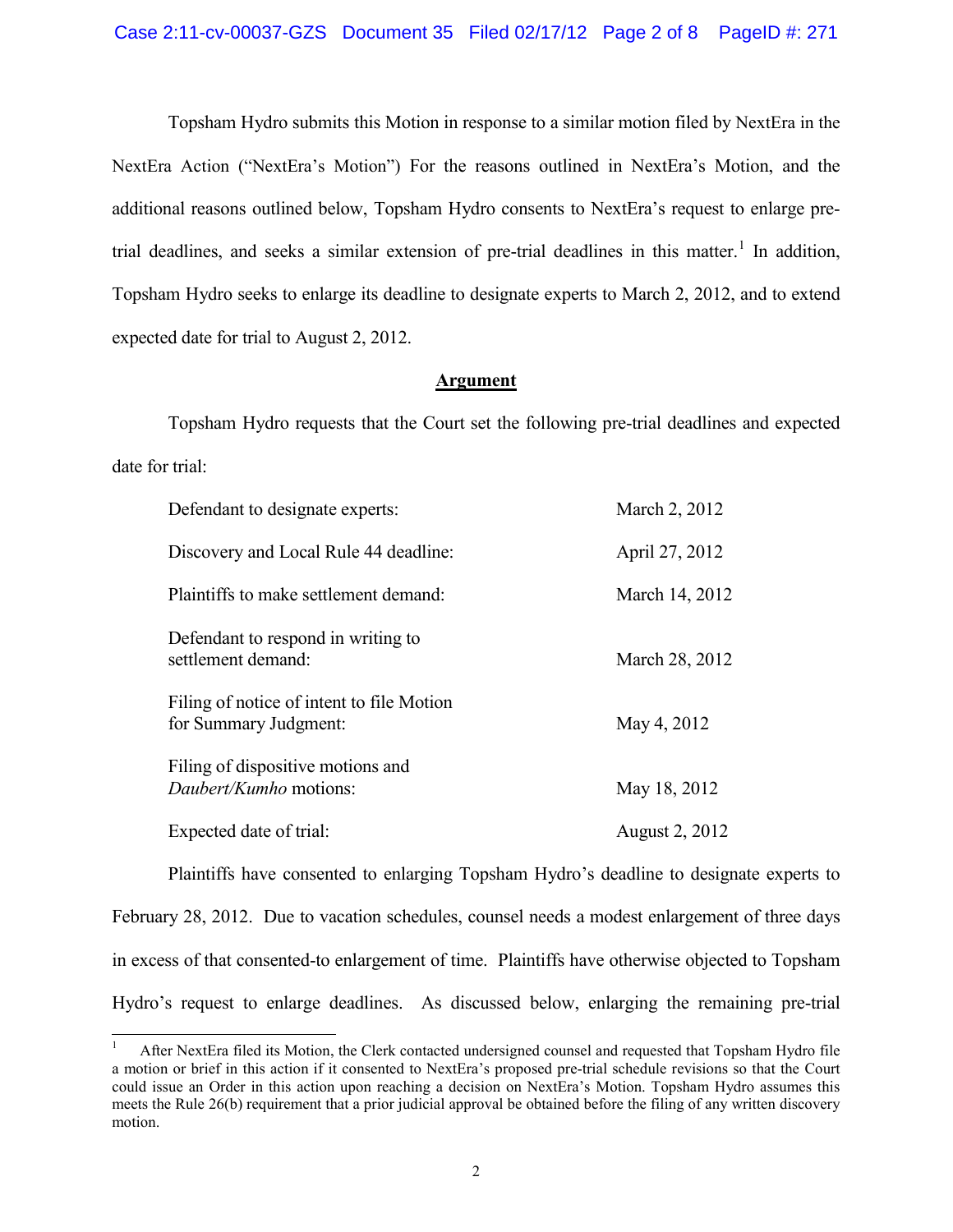### Case 2:11-cv-00037-GZS Document 35 Filed 02/17/12 Page 3 of 8 PageID #: 272

deadlines as requested is necessary given the difficulties that have arisen in scheduling and completing depositions within the current discovery deadline; enlarging the pre-trial deadlines necessitates corresponding extension of the expected date of trial.

# **I. Topsham Hydro's Deadline to Designate Experts Should be Enlarged to March 2, 2012**

The Court's Scheduling Order provided that Plaintiffs' deadline to designate experts was January 11, 2012. Plaintiffs requested, and Topsham Hydro consented to, an enlargement of Plaintiffs' deadline to January 16, 2012. Plaintiffs agreed at that time that they would consent to a similar extension of time for Topsham Hydro. A similar extension of time for Topsham Hydro would extend Topsham Hydro's expert designation deadline to February 21, 2012, which falls a day after Presidents Day and within Maine's winter "school vacation week." Counsel for Topsham Hydro will be out of the office on previously-scheduled vacations for most of that week.

As noted, Plaintiffs have consented to enlarging Topsham Hydro's expert deadline to February 28, 2012. However, this would give counsel only one, or at most, two, working days after returning from vacation to finalize work with experts. Given school vacation, and counsel's own vacation, it is not practical to suggest that counsel will be able to coordinate with Topsham Hydro's experts during the week of February 20, 2012 in a manner sufficient to allow for expert reports to be completed by February 28, 2012. Topsham Hydro is seeking only a very modest additional three days enlargement of time to permit counsel to accommodate vacation schedules and also permit counsel to complete work with Topsham Hydro's experts.

# **II. The Discovery Deadline in This Action Should Be Enlarged Consistent With the Schedule Proposed by NextEra**

### **A. Completion of Export Reports in the NextEra Action Will Delay Topsham Hydro's Ability to Depose Plaintiffs' Experts in This Action.**

It its Motion, NextEra seeks to enlarge pre-trial deadlines primarily due to the fact that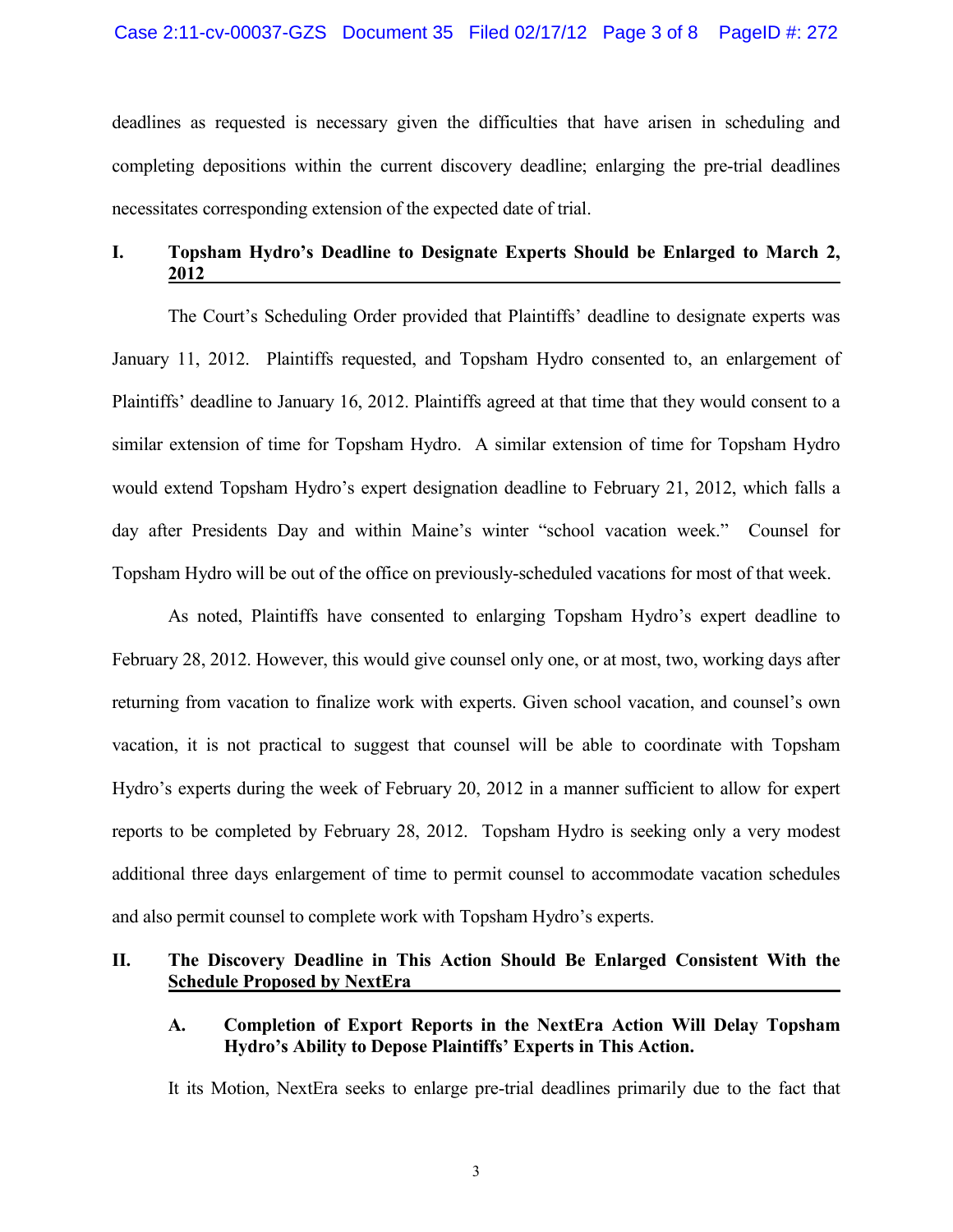#### Case 2:11-cv-00037-GZS Document 35 Filed 02/17/12 Page 4 of 8 PageID #: 273

completion of NextEra's preliminary draft Habitat Conservation Plan ("HCP") will cause a delay in the finalization of its expert reports. Plaintiffs have opposed NextEra's request to enlarge defendants' expert designation deadlines in that matter. However, even Plaintiffs' Opposition to NextEra's Motion contemplates that, in the absence of the requested enlargement of time, NextEra's experts could supplement their expert opinions when the preliminary draft HCP is completed. (Plaintiffs' Opposition to NextEra's Motion at 3.) Plaintiffs, presumably, would want and would seek an opportunity to supplement their expert reports in the event NextEra's experts supplements theirs. As a result, there appears to be no question that completion of NextEra's HCP will cause some delay in finalization of expert reports in the NextEra Action.

This necessarily will delay Topsham Hydro's ability to depose Plaintiffs' experts in this action. This is because Plaintiffs' experts in this case are also experts in all of the other FOMB Dam Cases. By Order dated February 9, 2012, this Court required that depositions of common witnesses in the FOMB Dam Cases – which will include Plaintiffs' experts – are to be consolidated. (February 9, 2012 Order at 2-3.) It would be impractical, inefficient, and a waste of resources to depose Plaintiffs' experts in consolidated depositions before those experts have completed their reports. If Plaintiffs intend to supplement their expert reports when NextEra's preliminary draft HCP is complete, the ability to schedule a consolidated deposition will be delayed accordingly. The proposed modest enlargement of the discovery deadline is necessary account for this delay.

### **B. The Scheduling of Consolidated Depositions, and Other Depositions, Will Require an Enlargement of the Discovery Deadline.**

The Court's February 9, 2012 Order to consolidate depositions of common witnesses was, apparently, intended to create discovery efficiencies in all of the FOMB Dam Cases. Yet, achieving those efficiencies will require overcoming scheduling difficulties. Plaintiffs have

4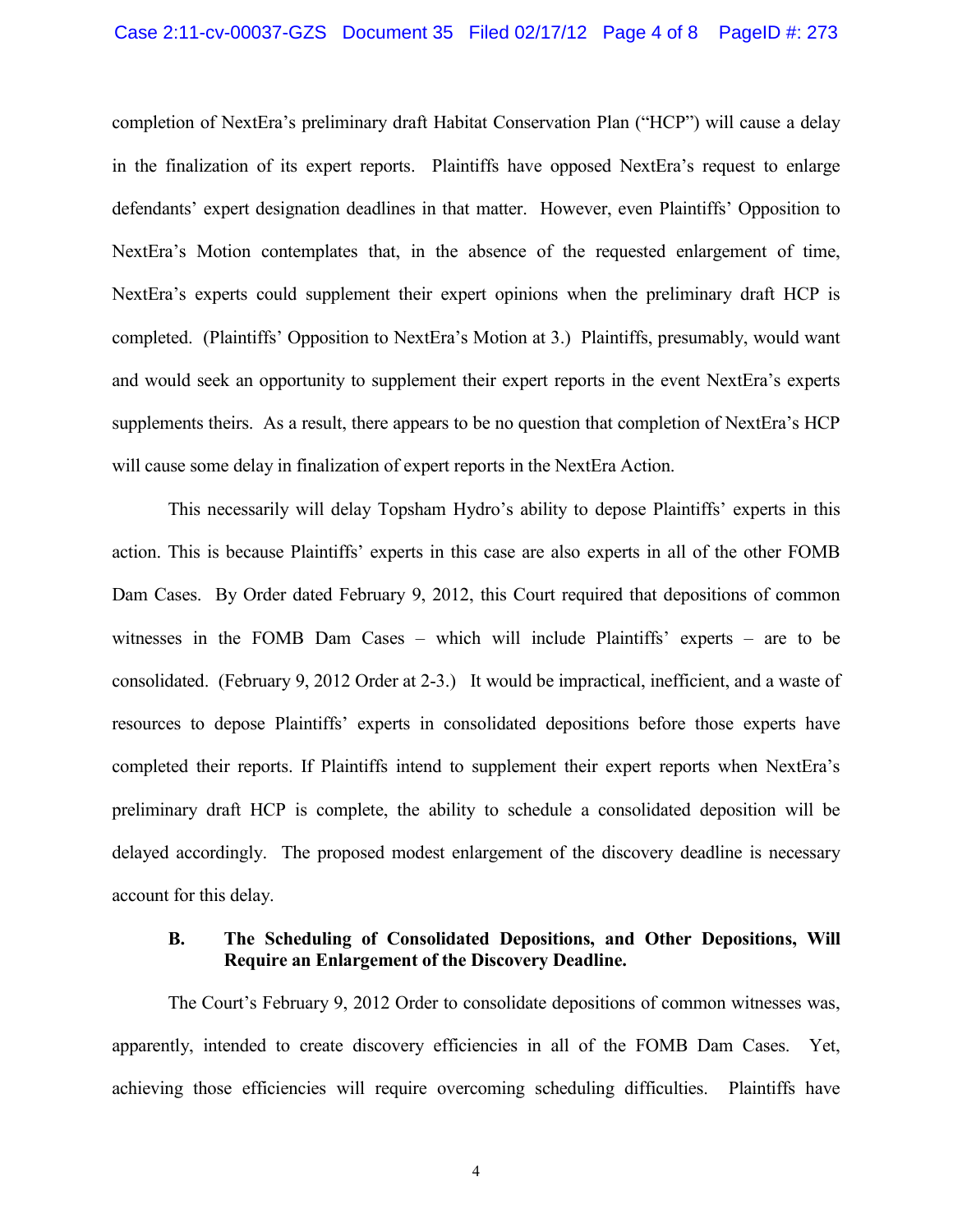#### Case 2:11-cv-00037-GZS Document 35 Filed 02/17/12 Page 5 of 8 PageID #: 274

designated three experts, all of whom are common witnesses in all FOMB Dam Cases. Defendants in each of the FOMB Dam Cases will want to depose each of Plaintiffs' experts. Thus, the parties in the FOMB Dam Cases will have to schedule at least three consolidated depositions. Topsham Hydro expects that each deposition of each of Plaintiffs' experts will take multiple days. Thus, the parties will need to block off multiple days for each deposition to avoid having Plaintiffs' experts travel to Maine (in one instance from Oregon), return home, and then have to return to Maine for a continued deposition.

To accomplish this, the parties will need to find blocks of dates on which three experts and four teams of attorneys (Plaintiffs' attorneys, plus the three teams of defense counsel) are available for depositions in Maine. This is all without regard to other depositions that will be conducted in each individual FOMB Dam Case.

This is no minor complication, as experience as already proved in this case. For example, Plaintiffs previously noticed Topsham Hydro's 30(b)(6) deposition for February 22-23 2012. Topsham Hydro's representative was not available on those dates. The parties have since been attempting to schedule Topsham Hydro's 30(b)(6) deposition during the first two weeks of March, but have been unsuccessful due to scheduling conflicts.

In addition, Topsham Hydro assumes Plaintiffs will seek to depose Topsham Hydro's experts. If the first two weeks of March are unworkable due to scheduling conflicts, as appears to be the case, this would mean that the parties would have to schedule and conduct three consolidated depositions of Plaintiffs' experts, a 30(b)(6) deposition of Topsham Hydro, depositions of Topsham Hydro's experts, and any additional depositions Topsham Hydro may wish to take of Plaintiffs within the final two weeks of March in order to meet the current discovery deadline.

Complicating matters further is the sheer volume of documents in this case. To date,

5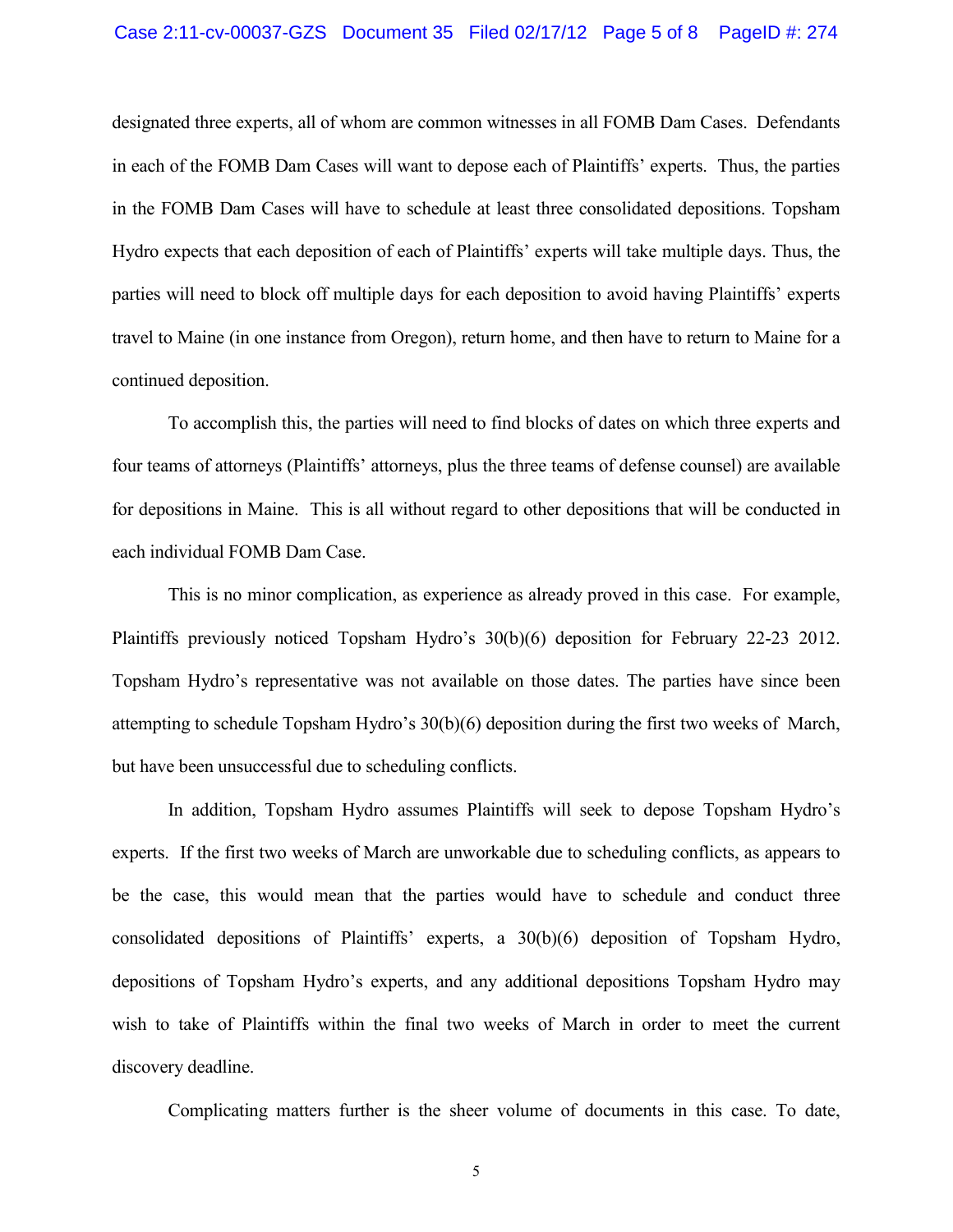#### Case 2:11-cv-00037-GZS Document 35 Filed 02/17/12 Page 6 of 8 PageID #: 275

Topsham Hydro has produced approximately 2,490 pages of documents to Plaintiffs. Plaintiffs have produced approximately 44,370 pages of documents to Topsham Hydro. One of Topsham Hydro's consultants, HDR, was subpoenaed and produced approximately 18,546 pages of hard copy documents, and approximately 9,000 emails.

Topsham Hydro received copies of HDR's production to Plaintiffs on February 8, 2012. Plaintiffs' original production to Topsham Hydro had formatting issues, and was re-produced to Topsham Hydro on February 13, 2012. Thus, Topsham Hydro has to review a significant volume of documents it has only recently received in order to be properly prepare for depositions. Completing this task while simultaneously preparing to conduct or defend seven or more depositions (assuming Topsham Hydro may designate two or more experts, and conducts at least one deposition of Plaintiffs) during the final two weeks of March (or even the whole month of March), is simple not feasible.

The requested enlargement of the discovery deadline is needed to permit sufficient time to conduct depositions in this matter; related pre-trial deadlines should similarly be enlarged as noted above.

#### **III. The Expected Date for Trial Should be Enlarged to August 2, 2012**

Should the Court agree that the discovery deadline, and related deadlines, be enlarged as proposed above, it will be necessary to similarly extend the date for trial. The current expected date for trial is July 2, 2012. Under the proposed schedule above, the parties would have until May 18, 2012 to file dispositive motions and any *Daubert/Kumho* motions. This would mean that the parties would still be briefing motions on the eve of trial. Plaintiffs, it seems, concede that this would be impractical. (Plaintiffs' Opposition to NextEra's Motion at 3-4.) Enlarging the trial date by just one month will eliminate any concerns over the timing of dispositive motions, and would provide the parties with sufficient time to prepare for trial.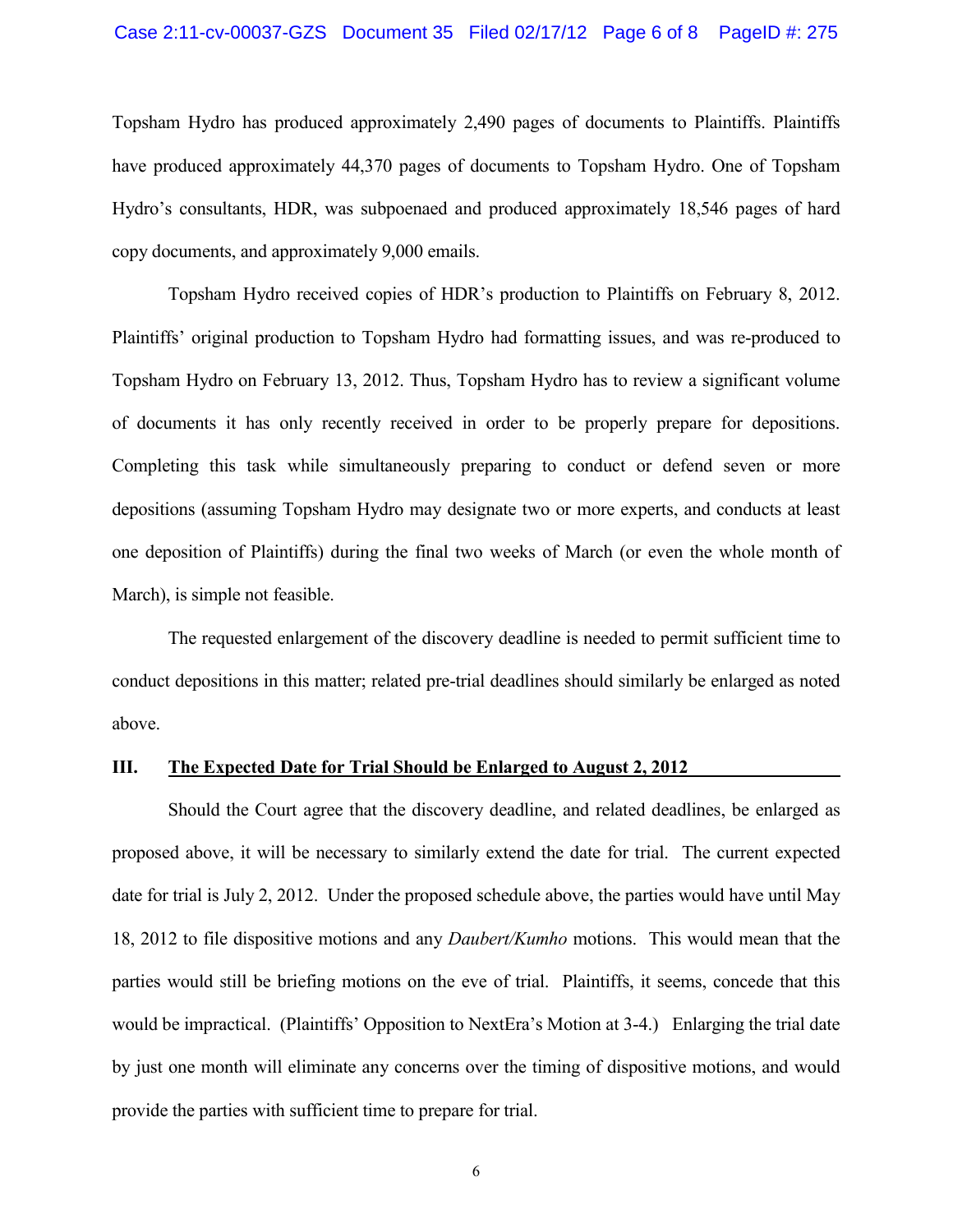Case 2:11-cv-00037-GZS Document 35 Filed 02/17/12 Page 7 of 8 PageID #: 276

### **Conclusion**

For the reasons described above, Defendant Topsham Hydro Partners Limited Partnership respectfully requests that the Court enlarge the pre-trial deadlines, and the expected date of trial as outlined above.

Dated: February 17, 2012 Respectfully submitted,

/s/ Theodore A. Small Paul McDonald Theodore A. Small

Bernstein Shur 100 Middle Street; PO Box 9729 Portland, ME 04104-5029 207-774-1200

Attorneys for Defendant Topsham Hydro Partners Limited Partnership

## **UNITED STATES DISTRICT COURT DISTRICT OF MAINE**

# **CERTIFICATE OF SERVICE**

I hereby certify that on this 17th day of February 2012, I electronically filed *Defendant Topsham Hydro Partners Limited Partnership's Motion to Enlarge Discovery* with the Clerk of the Court using the CM/ECF system that will send notification of such filing(s) to the following:

| Bruce M. Merrill, Esq.<br>225 Commercial St, Suite 501<br>Portland, ME 04101 | Charles C. Caldart, Esq.<br>National Environmental Law Center<br>1402 Third Avenue, Suite 715<br>Seattle, WA 98101 |
|------------------------------------------------------------------------------|--------------------------------------------------------------------------------------------------------------------|
| David A. Nicholas, Esq.<br>20 Whitney Road<br>Newton, MA 02460               | Joshua R. Kratka, Esq.<br>National Environmental Law Center<br>44 Winter Street<br><b>Boston, MA 02108</b>         |

/s/ Theodore A. Small

Paul McDonald Theodore A. Small